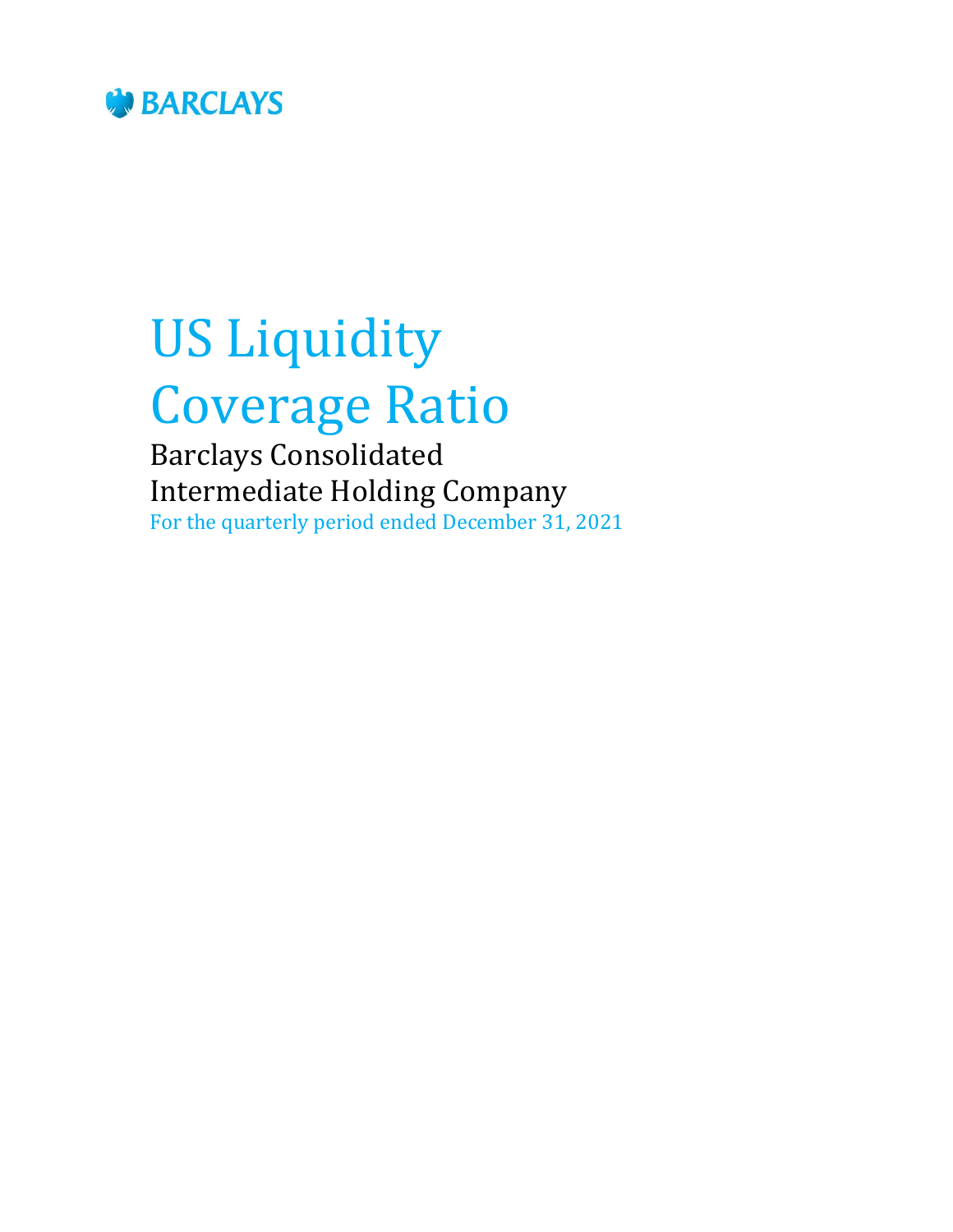#### **Contents**

| Overview                           |    |
|------------------------------------|----|
| US Liquidity Coverage Ratio        | 4  |
| <b>High Quality Liquid Assets</b>  |    |
| <b>Funding Sources</b>             | 8  |
| Derivative and Currency Exposure   | 9  |
| Liquidity Management               | 9  |
| Note on forward-looking statements | 10 |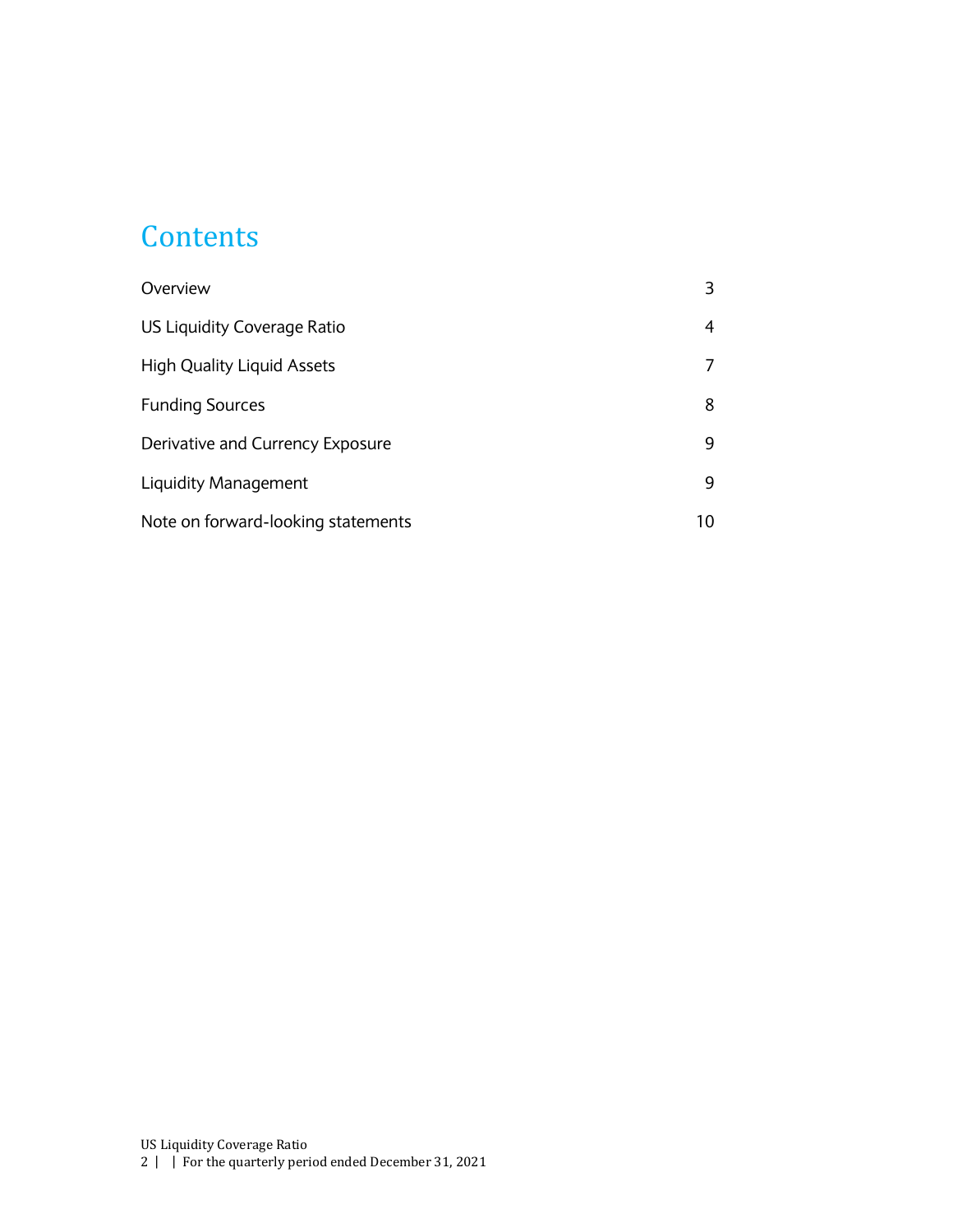#### <span id="page-2-0"></span>Overview

Barclays is a British universal bank. We are diversified by business, by different types of customer and client, and geography. Our businesses include consumer banking and payments operations around the world, as well as a top-tier, full service, global corporate and investment bank, all of which are supported by our service company which provides technology, operations and functional services across the Group. For further information about Barclays, please visit our website home.barclays.

Barclays' US subsidiaries and non-branch businesses are organized under an Intermediate Holding Company (IHC), Barclays US LLC (BUSLLC), in order to meet the legal requirements established by Regulation YY of the Board of Governors of the Federal Reserve System (the Board). The IHC became operational on July 1, 2016 and its key operating subsidiaries include Barclays Capital Inc. (BCI) and Barclays Bank Delaware (BBDE). Barclays Group US Inc. (BGUS) is a bank holding company that holds substantially all of the IHC's subsidiaries. BCI is our Securities and Exchange Commission (SEC) registered securities broker-dealer and Commodity Futures Trading Commission (CFTC) registered Futures Commission Merchant (FCM), and operates key investment banking and capital markets businesses within Barclays' Corporate and Investment Bank Business Offering. BBDE is our US Insured Depository Institution (IDI) regulated by the FDIC, and operates our US Consumer Bank business within Barclays' Cards and Payments business offering.

The IHC has been subject to the US Liquidity Coverage Ratio (LCR) minimum requirement of 100% as of April 1, 2017. In October 2019, the Board, the Office of the Comptroller of the Currency (OCC), and the Federal Deposit Insurance Corporation (FDIC) (collectively, the US Bank Regulators) finalized rules that provide for tailored application of certain capital, liquidity and stress testing requirements across different categories of banking institutions ("Tailoring Rule"). As a Category III IHC with total weighted Short Term Wholesale Funding of less than \$75bn, Barclays' IHC is eligible for a lower minimum LCR net cash outflow requirement of 85%. The IHC LCR for Q4 is reported based on an 85% net cash outflow requirement.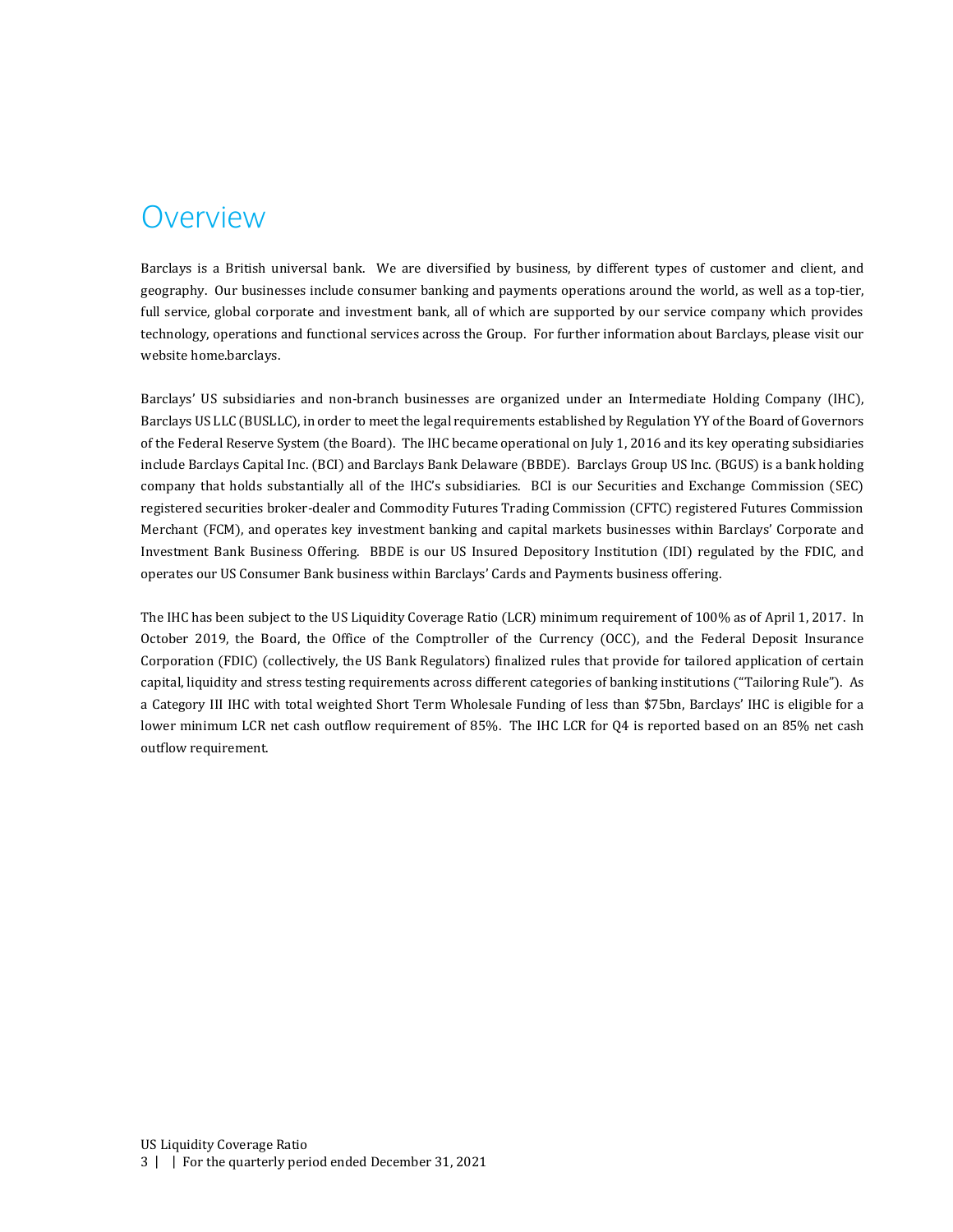# <span id="page-3-0"></span>US Liquidity Coverage Ratio

The LCR is a quantitative liquidity requirement implemented by the US Bank Regulators. It requires each subject company to maintain high-quality liquid assets (HQLA) sufficient to meet its projected total net cash outflows over a 30 calendarday period of significant stress. The calculation of projected total net cash outflows for the LCR is also required to incorporate the difference between the peak day and 30-day cumulative net cash outflow, or a maturity mismatch add-on. The LCR is calculated by dividing HQLA by the total net cash outflows<sup>1</sup>, with a regulatory minimum ratio requirement of 100%.

The HQLA is comprised of Level 1, 2A, and 2B Assets with associated haircuts that are prescribed by the US Bank Regulators. Level 1 Assets include Central Bank reserves, US Treasuries, Agencies, and some Sovereigns and are not subject to a haircut. Level 2A Assets include debt guaranteed by a U.S. government sponsored entity, as well as other Sovereigns, and have a 15% haircut. Level 2B Assets receive a 50% haircut and encompass investment grade debt and Russell 1000 equities. Level 2A and 2B Assets may not comprise more than 40% of the entire buffer, and Level 2B Assets may not comprise more than 15% of the entire buffer. The assets in the buffer must be unencumbered and under Barclays Treasury control. Furthermore, under the LCR rule, the excess amount of HQLA held by BBDE as an IDI subsidiary subject to a minimum LCR requirement is not transferrable to non-bank affiliates and must be excluded from the consolidated IHC's HQLA.

| <b>IHC LCR (\$millions)</b>              |                                             |
|------------------------------------------|---------------------------------------------|
|                                          | <b>Quarterly Average</b><br>Weighted Amount |
|                                          | as of Dec. 31, 2021                         |
| HQLA                                     | 17,424                                      |
| Net cash outflows<br>(calculated at 85%) | 8,824                                       |
| LCR                                      | 200%                                        |

The table below summarizes the primary categories of net cash outflows in the LCR calculation. Inflow and outflow products are prescribed per the LCR mapping, and are attributed with explicit weightings largely based on underlying asset quality and counterparty information. Inflows are capped at 75% of total cash outflows. Additionally, secured

1

<sup>1</sup> Barclays IHC qualifies as a Category III institution under the Tailoring Rule, subject to a reduced net cash outflow requirement of 85%. Net cash outflows in this disclosure are reported at the 85% requirement.

<sup>2</sup> The average of the liquidity coverage ratios as calculated under § 249.10(b) for the quarterly period as of December 31, 2021.

US Liquidity Coverage Ratio

<sup>4</sup> | | For the quarterly period ended December 31, 2021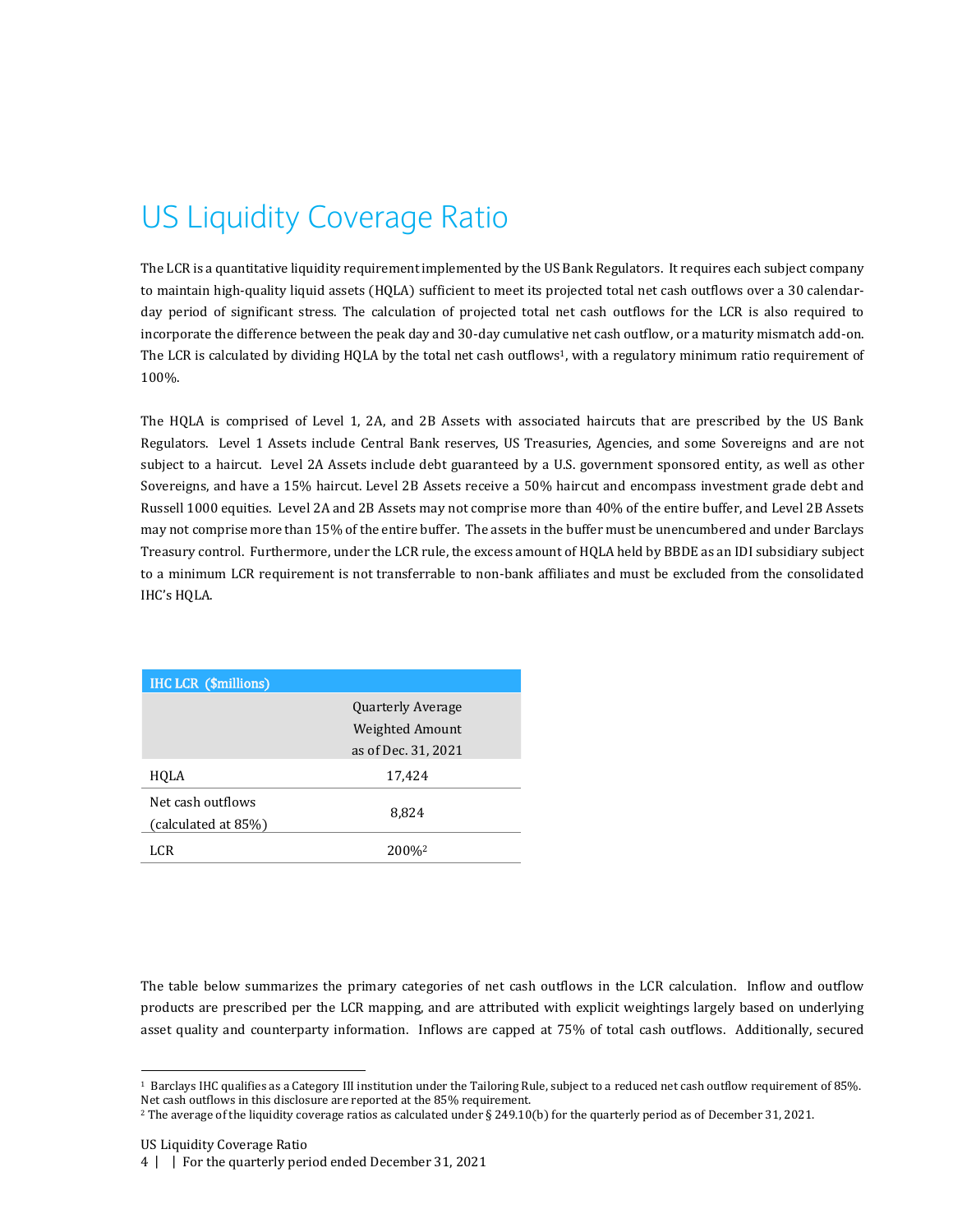lending transactions where the asset has been rehypothecated for greater than 30 days receive a 0% inflow weighting in the calculation.

| <b>LCR Weighting</b>   |                |       |                                                         |
|------------------------|----------------|-------|---------------------------------------------------------|
| <b>Deposit Funding</b> | <b>Minimum</b> | 3%    | Stable deposits, fully insured by the FDIC              |
|                        | <b>Maximum</b> | 40%   | Partially insured, non-retail deposit, non-<br>brokered |
| Unsecured wholesale    | Minimum        | 5%    | Operational deposits, fully insured by the FDIC         |
| <b>Funding</b>         |                |       |                                                         |
|                        | Maximum        | 100%  | Financial, non-operational                              |
|                        |                |       |                                                         |
| Secured wholesale      | Minimum        | $0\%$ | Secured by Level 1 liquid assets, including US          |
| funding/lending        |                |       | Treasuries, Agencies, and Sovereigns.                   |
|                        | Maximum        | 100%  | Secured by Non-HQLA assets                              |

The Board has implemented public disclosure requirements for the LCR to promote market discipline by providing the public with comparable liquidity information about covered companies. The requirement to disclose applies to all depository institution holding companies and covered nonbank financial companies that are subject to the LCR. The disclosure requires a quantitative and qualitative summary on a quarterly basis.

The following table details the Consolidated Barclays IHC LCR for the quarterly period ended December 31, 2021.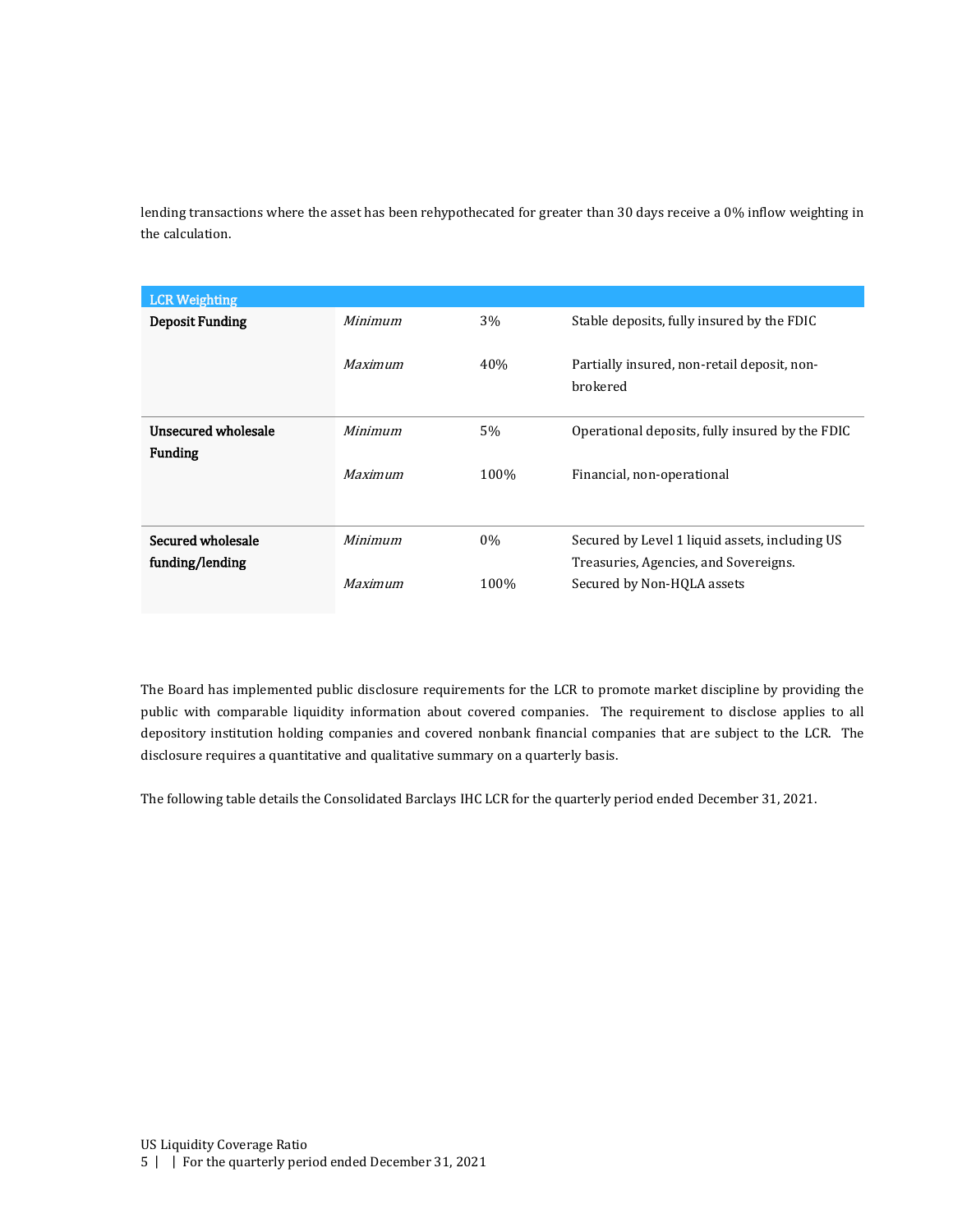|    | 4Q21 Liquidity Coverage Ratio Disclosure                                                                                        |                                 |                                |
|----|---------------------------------------------------------------------------------------------------------------------------------|---------------------------------|--------------------------------|
|    | 9/30/2021 to 12/31/2021<br>In Millions of U.S Dollars                                                                           | Average<br>Unweighted<br>Amount | Average<br>Weighted<br>Amount  |
|    | <b>HIGH-QUALITY LIQUID ASSETS</b>                                                                                               |                                 |                                |
| 1  | Total eligible high-quality liquid assets (HQLA), of which:                                                                     | 17,897                          | 17,424                         |
| 2  | Eligible Level 1 liquid assets                                                                                                  | 17,888                          | 17,415                         |
| 3  | Eligible level 2A liquid assets                                                                                                 | 10                              | 8                              |
| 4  | Eligible level 2B liquid assets                                                                                                 | $\mathbf{0}$                    | $\mathbf{0}$                   |
|    | <b>CASH OUTFLOW AMOUNTS</b>                                                                                                     |                                 |                                |
| 5  | Deposit outflow from retail customers and counterparties, of which:                                                             | 20,278                          | 2,887                          |
| 6  | Stable retail deposit outflow                                                                                                   | 0                               | $\mathbf{0}$                   |
| 7  | Other retail funding                                                                                                            | 14,288                          | 1,429                          |
| 8  | Brokered deposit outflow                                                                                                        | 5,991                           | 1,458                          |
| 9  | Unsecured wholesale funding outflow, of which:                                                                                  | 2,805                           | 2,765                          |
| 10 | Operational deposit outflow                                                                                                     | 0                               | $\boldsymbol{0}$               |
| 11 | Non-operational funding outflow (incl Wholesale free credits)                                                                   | 2.609                           | 2,569                          |
| 12 | Unsecured debt outflow                                                                                                          | 196                             | 196                            |
| 13 | Secured wholesale funding and asset exchange outflow, of which:                                                                 | 126,268                         | 29,210                         |
| 14 | Additional outflow requirements, of which:                                                                                      | 2,514                           | 948                            |
| 15 | Outflow related to derivative exposures and other collateral requirements                                                       | 2,245                           | 679                            |
| 16 | Outflow related to credit and liquidity facilities including unconsolidated<br>structured transactions and mortgage commitments | 269                             | 269                            |
| 17 | Other contractual funding obligation outflow                                                                                    | 45                              | 45                             |
| 18 | Other contingent funding obligations outflow                                                                                    | 0                               | 0                              |
| 19 | <b>TOTAL CASH OUTFLOW</b>                                                                                                       | 151,910                         | 35,855                         |
|    | <b>CASH INFLOW AMOUNTS</b>                                                                                                      |                                 |                                |
| 20 | Secured lending and asset exchange cash inflow                                                                                  | 147,100                         | 22,158                         |
| 21 | Retail cash inflow                                                                                                              | 214                             | 107                            |
| 22 | Unsecured wholesale cash inflow                                                                                                 | 1,690                           | 1,690                          |
| 23 | Other cash inflows, of which:                                                                                                   | 2,725                           | 2,725                          |
| 24 | Net derivative cash inflow                                                                                                      | 237                             | 237                            |
| 25 | Securities cash inflow                                                                                                          | 0                               | $\mathbf{0}$                   |
| 26 | Broker-dealer segregated account inflow                                                                                         | 2,487                           | 2,487                          |
| 27 | Other cash inflow                                                                                                               | $\Omega$                        | $\Omega$                       |
| 28 | <b>TOTAL CASH INFLOW</b>                                                                                                        | 151,729                         | 26,680                         |
|    |                                                                                                                                 |                                 | Average<br>Amount <sup>1</sup> |
| 29 | <b>HQLA AMOUNT</b>                                                                                                              |                                 | 17,424                         |
| 30 | TOTAL NET CASH OUTFLOW AMOUNT EXCLUDING THE MATURITY MISMATCH ADD-ON                                                            |                                 | 9,465                          |
| 31 | <b>MATURITY MISMATCH ADD-ON</b>                                                                                                 |                                 | 915                            |
| 32 | TOTAL NET CASH OUTFLOW AMOUNT (calculated at 85%)                                                                               |                                 | 8,824                          |
| 33 | <b>LIQUIDITY COVERAGE RATIO (%)</b>                                                                                             |                                 | 200%                           |

 $^{\rm 1}$  The amounts reported in this column may not equal the calculation of those amounts using component amounts reported in rows  $1\cdot$ 28 due to technical factors such as the application of the level 2 liquid asset caps, the total inflow cap, and for depository institution holding companies subject to subpart G, the application of the modification to total net cash outflows.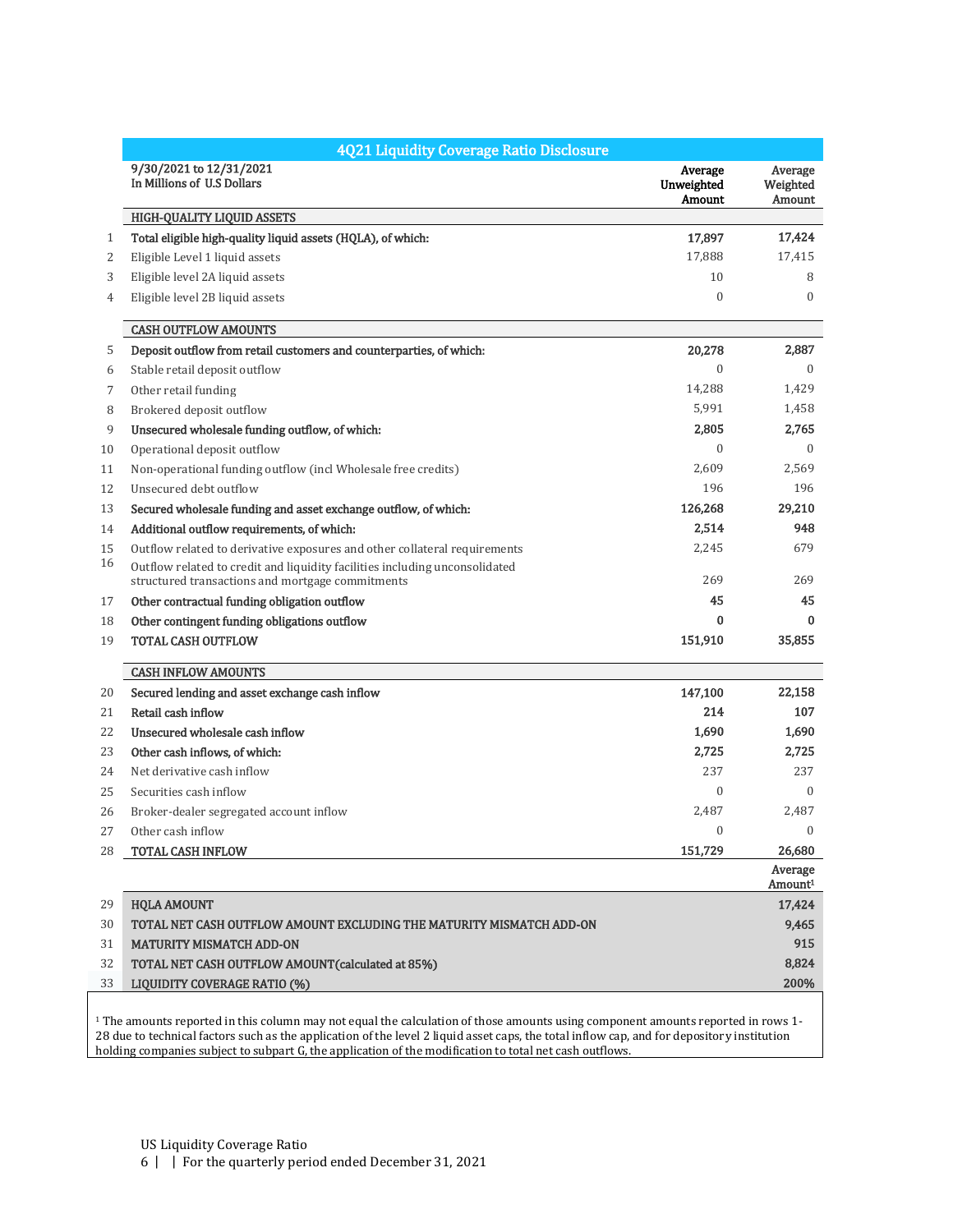Barclays IHC has consistently demonstrated a strong LCR since required to maintain a 100% minimum ratio, with a 4Q21 average of 200%. Secured financing in BCI is the primary driver of IHC's total net cash outflows. The average 4Q21 secured financing stress is 68% of the IHC's total 100% weighted net cash outflows of \$10.4bn. HQLA has averaged \$17.4bn for the quarter, well above the minimum requirement with respect to the total net cash outflows calculated at 85%. BBDE can also contribute to volatility from deposits outflow and fluctuation in reserve balances. BBDE is an IDI subsidiary of the IHC. As such, any surplus HQLA in excess of its standalone regulatory requirement cannot be transferred to non-bank affiliates and is excluded from the IHC HQLA.

<span id="page-6-0"></span>The 4Q21 average LCR of 200% decreased 25% from the 3Q21 average of 225%. This is primarily driven by an increase in net stress outflows from financing activities and decreases in Level 1 HQLA. The average LCR will fluctuate from period to period due to changes in HQLA and ongoing business activity.

# High Quality Liquid Assets

The IHC's average HQLA for 4Q21 is \$17.4bn, a decrease of \$0.8bn from the prior quarter average of \$18.3bn. The composition of HQLA is mainly Level 1, as it includes US Treasury holdings in the bank's liquidity pool as well as central bank reserves. The stressed and notional balances are largely equivalent since Level 1 HQLA does not receive a haircut.

| HQLA (\$millions) |                          |                          |  |
|-------------------|--------------------------|--------------------------|--|
|                   | <b>Quarterly Average</b> | <b>Quarterly Average</b> |  |
|                   | <b>Unweighted Amount</b> | Weighted Amount          |  |
|                   | as of Dec. 31, 2021      | as of Dec. 31, 2021      |  |
| Level 1           | 17,888                   | 17,415                   |  |
| Level 2A          | 10                       | 8                        |  |
| Level 2B          |                          |                          |  |
| <b>Total HQLA</b> | 17,897                   | 17,424                   |  |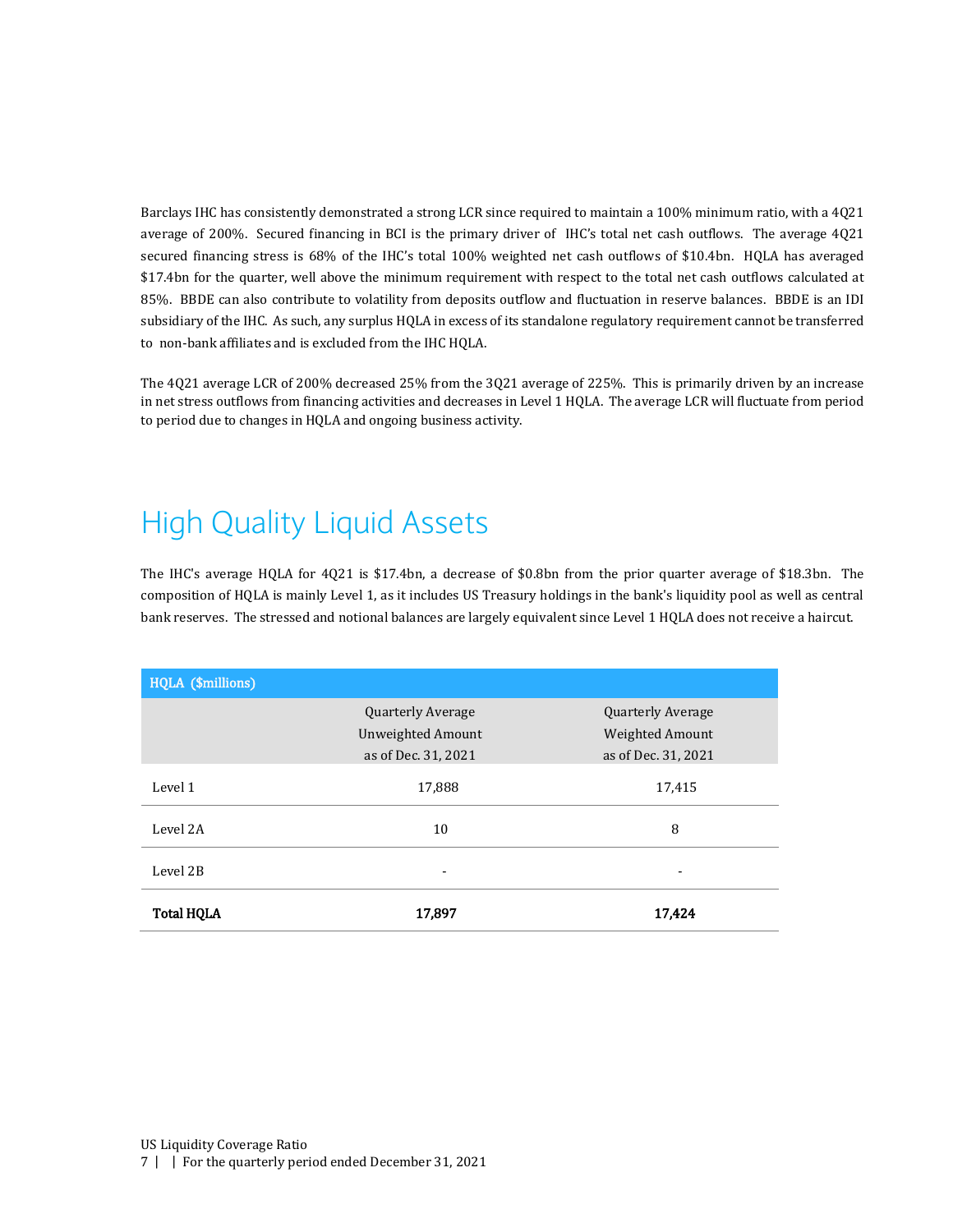# <span id="page-7-0"></span>Funding Sources

The IHC maintains a funding profile that is diversified across a range of funding types and tenors. The IHC closely manages its short and long term liquidity needs and risks in the normal course of business and under different stress scenarios. The primary sources of funding for the IHC are secured funding transactions, senior and subordinated unsecured debt, retail and brokered deposits, a credit card securitization program, and shareholders' equity. Secured funding transactions are mainly collateralized by HQLA securities. The primary usages of secured funding in the IHC are securities borrowing transactions and the funding of the firm's portfolio of investment securities.

Retail and brokered deposit products provide a stable source of funding for the IHC's credit card and consumer loan business operating in BBDE. Additional long-term funding for the bank entity is provided through a credit card securitization program.

Additional unsecured funding needs for the IHC are met through debt and equity issued to the IHC's parent, Barclays Bank PLC (BBPLC) and issuance of commercial paper by IHC's key operating subsidiary BCI. These sources are used to support the cash needs of the IHC's businesses and fund the IHC's liquidity buffer.

Potential liquidity risks associated with the IHC's sources of funding are monitored and mitigated by the IHC's HQLA liquidity buffer. These risks are managed as part of Barclays Liquidity Risk Appetite (LRA), which accounts for potential liquidity needs under a range of stress scenarios and over different time horizons.

| <b>Unsecured LCR Outflows and Inflows (\$millions)</b>       |                                                            |                                                                          |  |
|--------------------------------------------------------------|------------------------------------------------------------|--------------------------------------------------------------------------|--|
|                                                              | <b>Quarterly Average</b><br><b>Unweighted Amount as of</b> | <b>Quarterly Average</b><br><b>Weighted Amount as</b><br>of Dec. 31 2021 |  |
| <b>Outflows</b>                                              | Dec. 31, 2021                                              |                                                                          |  |
| Deposit outflow from retail customers and counterparties, of |                                                            |                                                                          |  |
| which:                                                       | 20,278                                                     | 2,887                                                                    |  |
| Other retail funding outflow                                 | 14,288                                                     | 1,429                                                                    |  |
| Brokered deposit outflow                                     | 5,991                                                      | 1,458                                                                    |  |
| Unsecured wholesale funding outflow, of which:               | 2,805                                                      | 2,765                                                                    |  |
| Non-operational funding outflow (incl. Wholesale             |                                                            |                                                                          |  |
| <i>free credits</i> )                                        | 2,609                                                      | 2,569                                                                    |  |
| Unsecured debt outflow                                       | 196                                                        | 196                                                                      |  |
| <b>Inflows</b>                                               |                                                            |                                                                          |  |
| Retail cash inflow                                           | 214                                                        | 107                                                                      |  |
| Unsecured wholesale cash inflow                              | 1,690                                                      | 1,690                                                                    |  |

US Liquidity Coverage Ratio

8 | | For the quarterly period ended December 31, 2021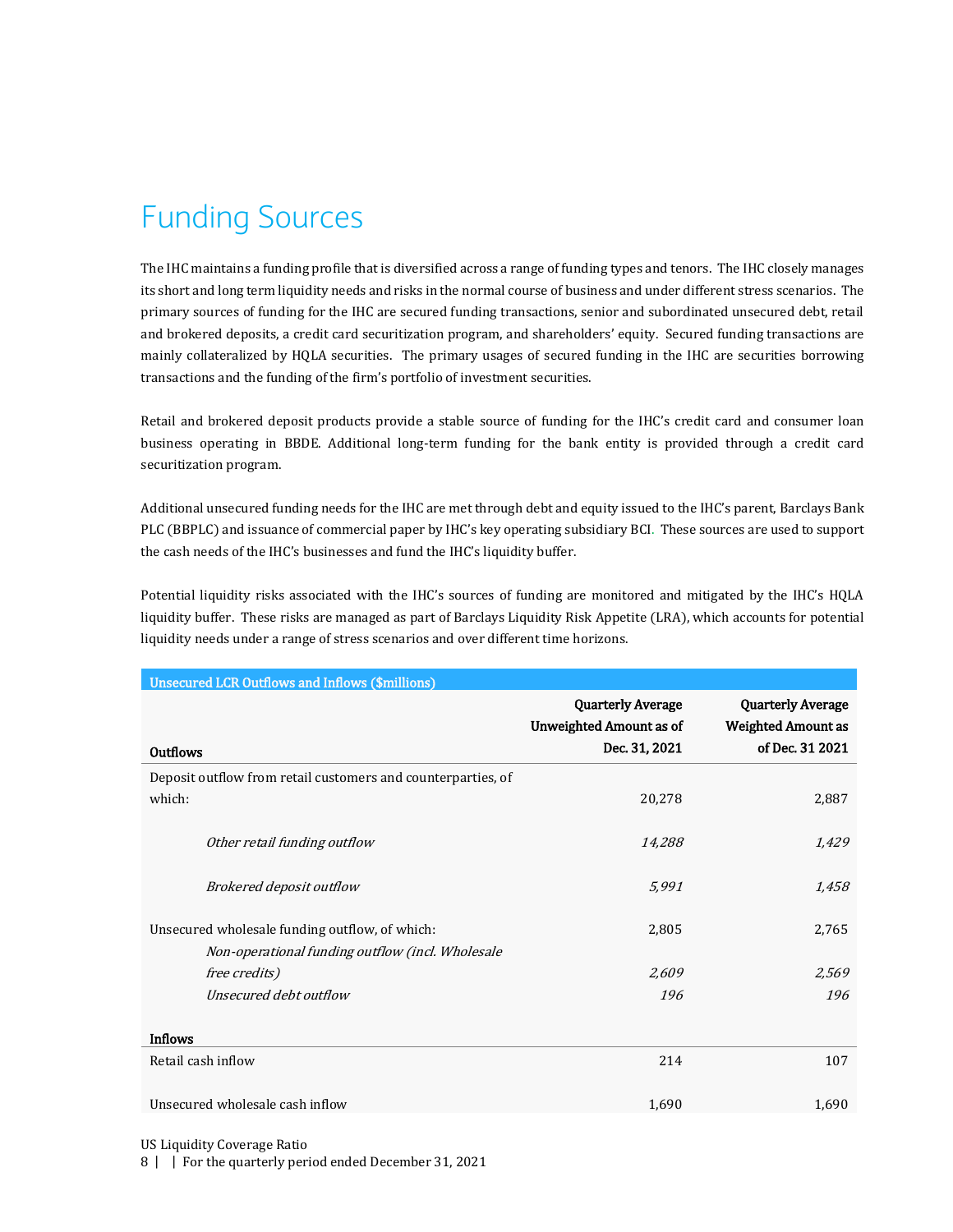#### <span id="page-8-0"></span>Derivative and Currency Exposure

The IHC has limited principal exposure to derivatives instruments, as a majority of principal derivatives are booked in entities outside of the IHC. BCI holds direct membership with multiple US clearinghouses and provides agency clearing services for OTC cleared derivatives and exchange traded derivatives, including US listed equity options. Collateral calls on BCI arise from initial and variation margin requirements calculated by the clearinghouses.

The US LCR is calculated and reported on a consolidated basis in a common currency, USD. The majority of assets and liabilities in the IHC are USD denominated, however currency exposure may arise when assets and liabilities are not matched in the same currency. When this occurs, Treasury rebalances these currencies as necessary.

#### <span id="page-8-1"></span>Liquidity Management

The efficient management of liquidity is essential to retain the confidence of the financial markets. LCR is an indicator of an entity's ability to meet liquidity needs over a 30-day period of significant liquidity stress. Barclays Treasury continuously monitors its internally developed stress tests as well as the LCR to maintain adherence to internal limits and external regulatory requirements.

Barclays' management of funding and liquidity in the US is bound by limits that support the LRA. The LRA is set by the board of Barclays in line with Barclays' Enterprise Risk Management Framework (ERMF). Treasury actively manages funding and liquidity within the limit framework, leveraging early warning indicators (EWIs), targets, and triggers to keep US-based legal entities, branches, and businesses within the established risk appetite.

The Treasury Risk function is an independent review function responsible for the governance of the liquidity risk mandate defined by the Barclays board. Barclays' comprehensive control framework for managing liquidity risk is designed to deliver the appropriate term and structure of funding consistent with the LRA.